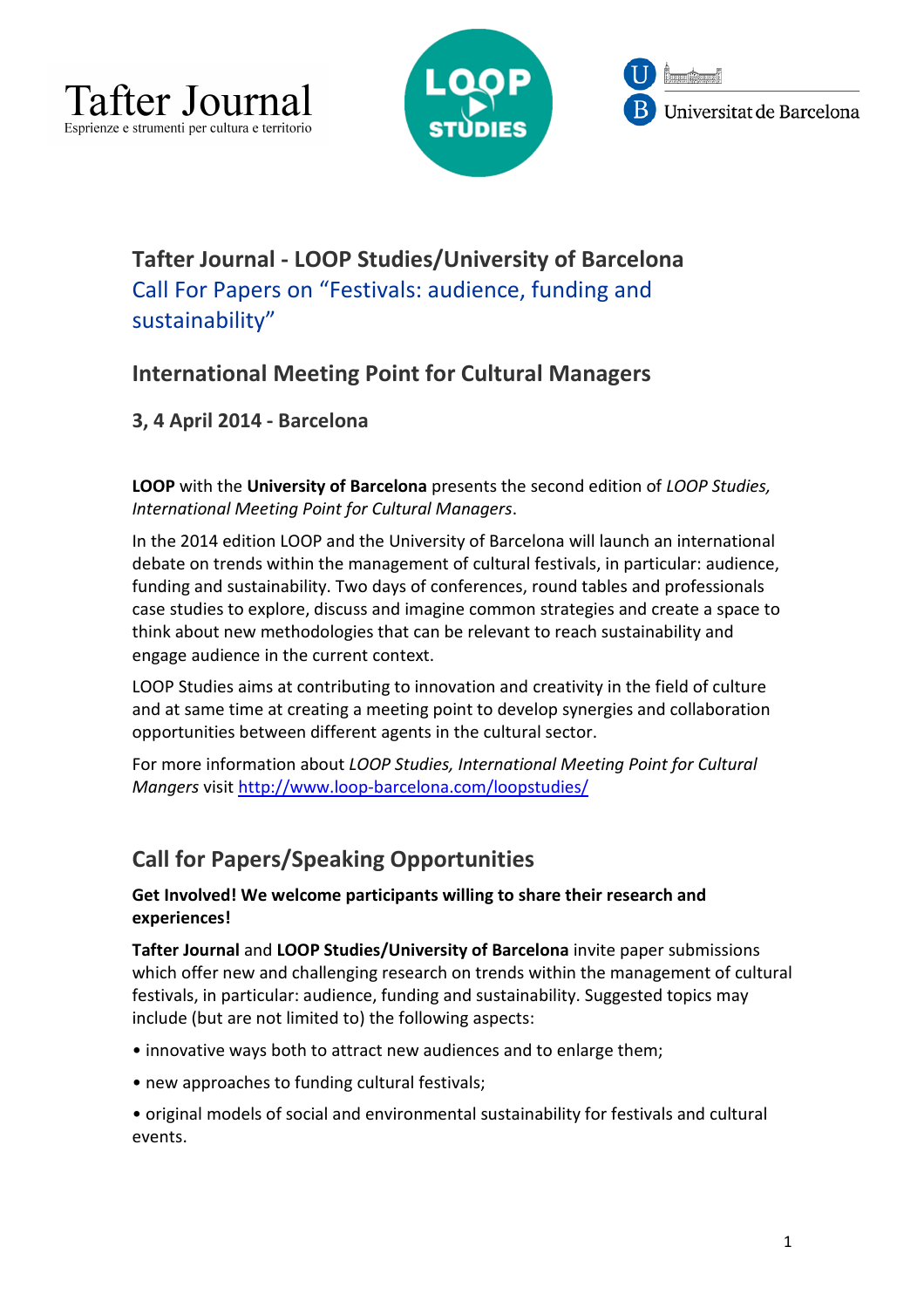



Papers must be written in English and should be at least of 20.000 characters (spaces included), accompanied by up to five keywords and by a short abstract (550 characters, spaces included) outlining the paper's aims, main conclusions, and, if applicable, the methodology used.

Papers should be accompanied by a short description of the author(s). References should be listed at the end of the article in alphabetical order.

All papers should consist of three parts: introduction, central-body and conclusion. The introduction will describe the aims and the methodological aspects. The argument should be supported by adequate evidence and the paper should be written in a style that engages readers and stimulates their interest.

Submitted papers will be carefully evaluated in terms of originality, significance, methodological soundness and clarity of expression. The criteria for selection are:

- Relevance to the conference
- Originality of the research
- Quality and rigour of research
- Clarity of presentation

### **Conference Presentation and Publication**

Authors of accepted papers are expected to attend and present their paper at the conference. The author(s) will give a 15-minute presentation followed by a 5-minute Q&A session. All accepted papers will be published in a special issue of Tafter Journal on "Festivals: audience, funding and sustainability". These are original works which must not be submitted concurrently to another publication venue in whole or in part.

### **Important Dates**

- **-** Submission opens: **20 January 2014**
- **-** Final Deadline for full Papers: **03 March 2014** (submission deadline: midnight in each author's time zone)
- **-** Notification of accepted Papers: **20 March 2014**
- **-** Conference Opens: **03 April 2014**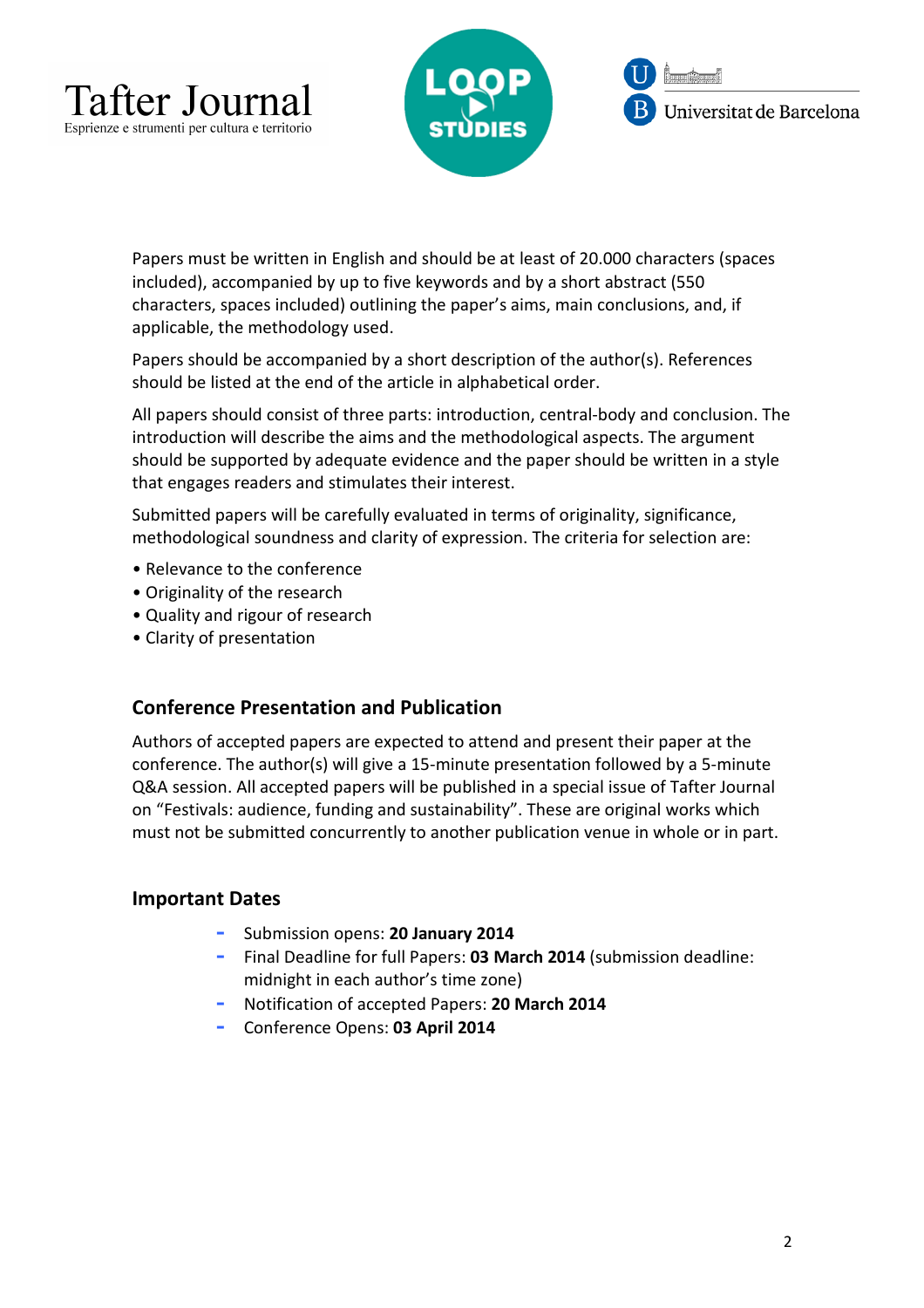





## **Journal Information**

Tafter Journal is an online monthly journal dealing with cultural policy, heritage, architecture and town planning, and the use of new technologies in the cultural policy field. Tafter Journal is an open access journal and its papers are freely available in order to support a greater global exchange of knowledge.

Its mission is to foster critical debate and to publish contributions written by and for academics and research experts as well as a broader set of practitioners, organizations and people working in the cultural policy field.

Website: http://www.tafterjournal.it/

Please send the contributions (preferably in a pdf format) to info@tafterjournal.com no later than **March 03, 2014**.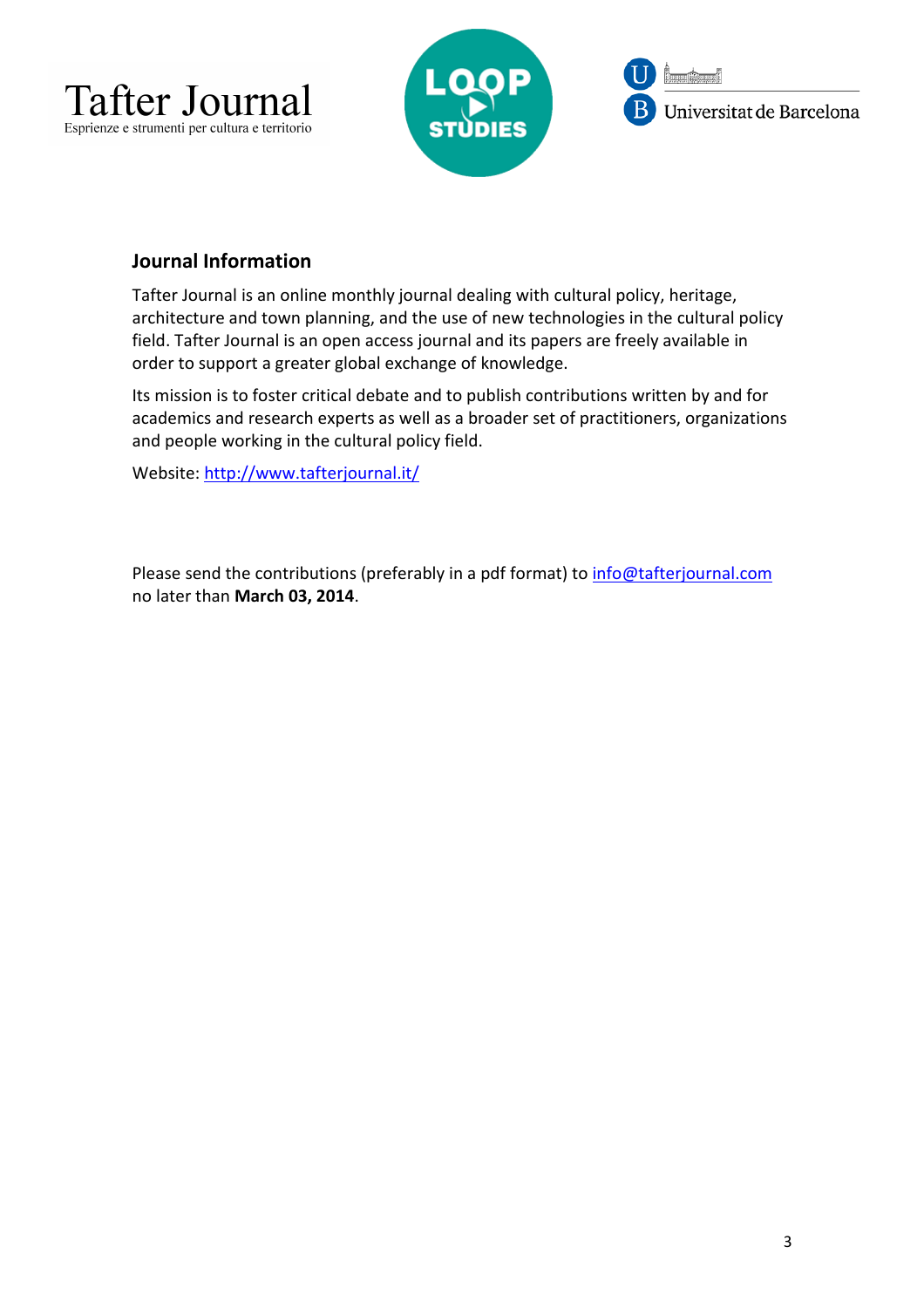



## **Instructions for contributors**

1. Papers must be in English.

2. Papers should be around 5000 words. Longer papers will be accepted for review following consultation with the Editor-in-Chief. Papers should be at least 12pt type, 1.5 line spaced throughout (including footnotes), with 3cm margins. All pages should be numbered consecutively. Titles and subtitles should be short.

3. The *first page* of the paper should contain the title, the name(s), institutional affiliation(s), e-mail address of the author(s), a list of five key words, and an abstract of not more than 150 words. For multiple authored papers, the corresponding author to whom proofs and the reprint order form should be sent should be clearly indicated. Acknowledgements and information on grants received can be given in a section headed 'Acknowledgements' at the end of the paper but before the list of references.

4. *Important formulae* (displayed) should be numbered consecutively throughout the paper as (1), (2), etc. on the right-hand side of the page.

5. *Footnotes* should be kept to a minimum and numbered consecutively throughout the text. Footnotes should preferably not include formulae.

6. *References* should include the most relevant papers. In the text, references to publications should appear as follows: "Farrell (1986: 68) reported that …" or "This problem has been a subject in literature before (e.g., Farrell, 1986: 68)." The author should make sure that there is a strict 'one-to-one correspondence' between the names (years) in the text and those on the list. At the end of the paper (after any appendices), the complete references should be listed as:

### *For monographs:*

Tirole, J. (1988), *The Theory of Industrial Organization*, Cambridge, Mass.: MIT Press.

#### *For contributions to collective works:*

Shaked, A. and Sutton, J. (1984), "Natural oligopolies and international trade," in: H. Kierzkowski (ed.), *Monopolistic Competition and International Trade*, Oxford: Clarendon Press.

#### *For periodicals:*

Gabszewicz, J.J. and Thisse, J.-F. (1979), "Price competition, quality, and income disparities," *Journal of Economic Theory* 20: 340–359.